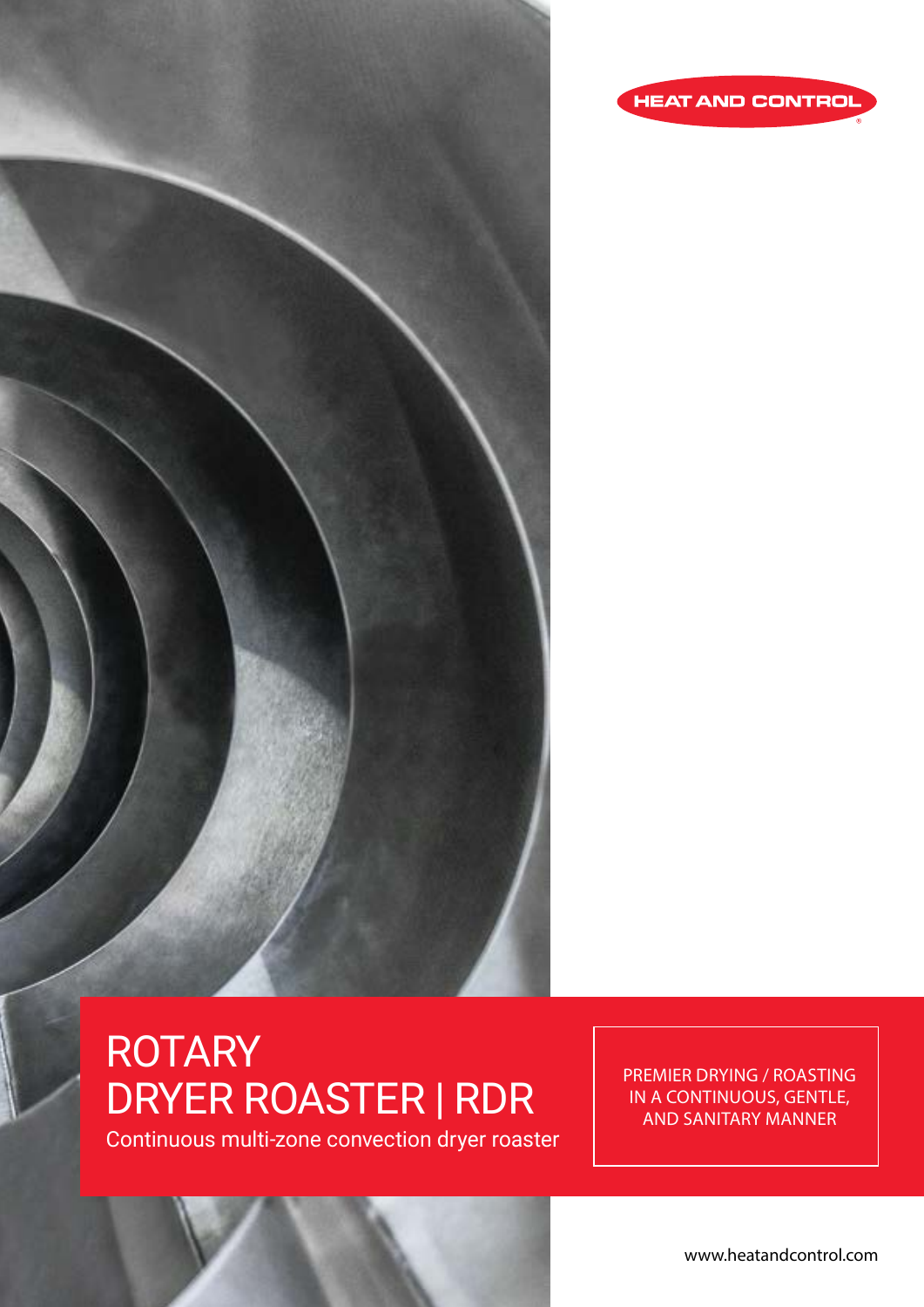#### Positive Temperature Control

Achieve unmatched product uniformity and dependable results with a roaster/dryer that automatically regulates its own internal temperature.

### Energy-Efficient, Product-Focused Heating

Maximise heat transfer and reduce heat loss with heated air that's focused only into the product bed and nowhere else.

#### Multiple Processing Zones

Satisfy a diverse and demanding consumer palette with a variety of product characteristics made possible by a customisable array of unique processing zones, which independently control temperature and airflow.

#### Smart Drum Design

Assure First-In-First-Out performance and even heating with a smart, step-spiral and flighted drum design

#### Robust and Durable Design

Enjoy unparalleled ROI with the extended performance of hardened, corrosion-resistant stainless steel components that resists the normal wear and tear associated with traditional roaster/dryers.

#### Completely Accessible Interior

Neutralise the threat of contaminant build-up and recalled product with an open design allowing full interior access for complete sanitation of every surface.

#### Full Stainless Steel Construction

Get back more production up-time with hassle-free sanitation provided by full stainless steel construction, the industry standard for food-safe materials.





### COMPLETE NUT SNACK LINE CAPABILITY

#### Optional Clean-In-Place Capability

Save labour and time with an optional clean-in-place unit for automated interior sanitation.



Product-focused heated air and positive temperature control minimises wasted heat and energy.

Multiple discrete processing zones per customer requirements.



First-In-First-Out performance with stepspiraled and flighted drum.

360° interior access for maintenance and sanitation. Unmatched performance and unmitigated access.

## CONSISTENCY | QUALITY | EFFICIENCY

# ADVANCES IN ROTARY DRYER DESIGN



# HIGH VOLUME PROCESSING WITH UNIFORM RESULTS

The Heat and Control® Rotary Dryer Roaster is a multizone convection system that provides optimal drying/roasting in a continuous, gentle, and sanitary manner. With full user control and monitoring to produce quality, uniform results, it can be designed to accommodate AMI guidelines with optional Clean-In-Place (CIP) capability.



The RDR advances Heat and Control's snack line capability, providing an end-to-end solution for seasoned and coated nut snacks, including frying, drying, roasting, seasoning, coating, conveying, weighing, packaging, case packing, inspection, and controls.